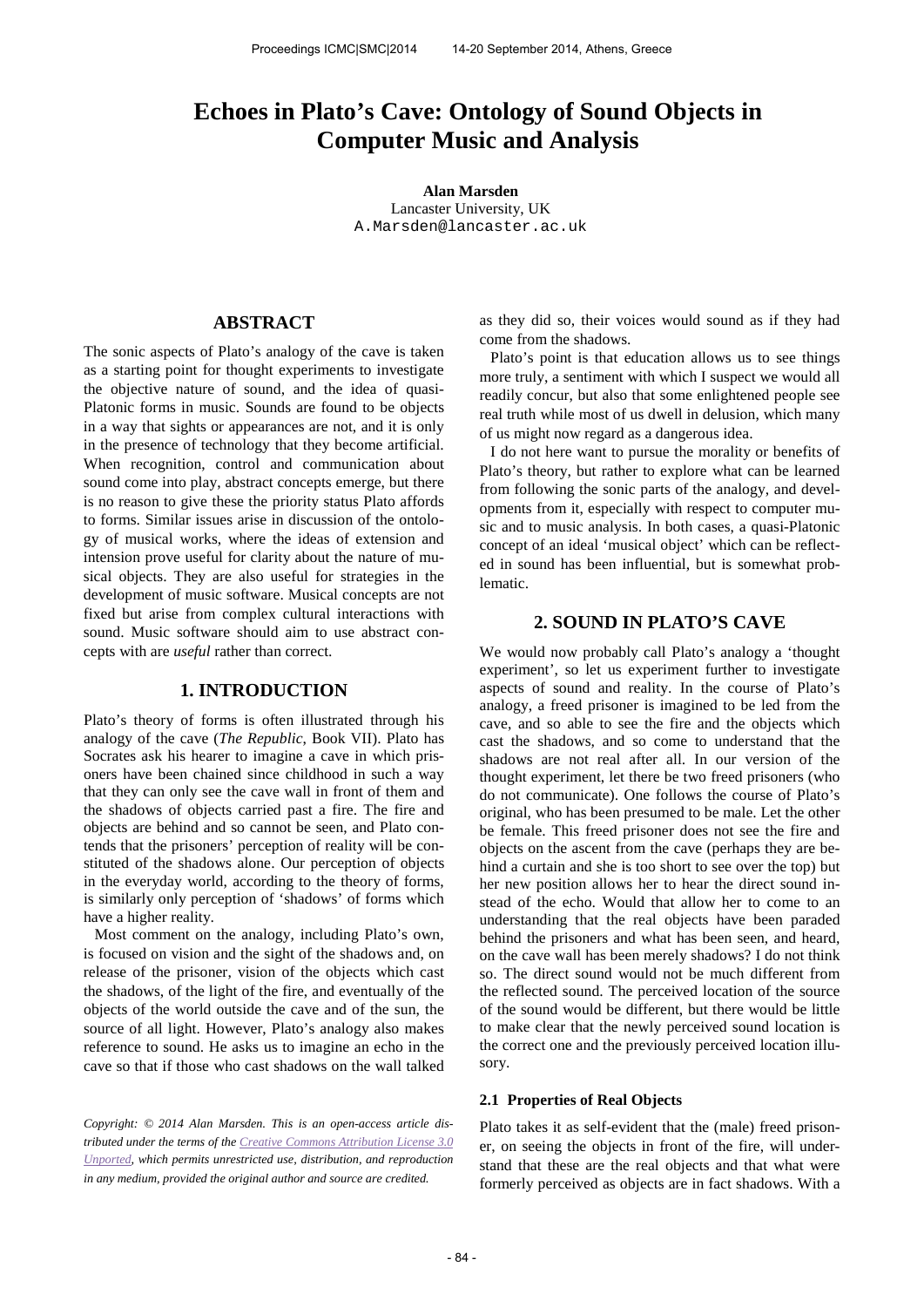modern understanding of perceptual mechanisms, this is not self-evident. There is no reason to believe that he, who had only ever seen two-dimensional shadows, would have the capability to perceive the three-dimensional, and hence more real, nature of the object. Nevertheless, there are aspects of the sight of the real objects which he might perceive as richer—colour for example—and so more real. A reasonable general principle is that the illusory copy or shadow can lack properties of the real object.

The properties of the direct sound heard by the female freed prisoner are unlikely to be noticeably different from the previously heard reflected sound. Even if they were different (for example, because the reflecting surface significantly filtered the sound), there would be little to suggest that one sound was more real than the other. The difference is in balance rather than the loss of distinct properties. (A counter-example might be the common film-sound technique of heavily filtering one voice in a telephone conversation so as to distinguish between the (real) voice of the person in shot and the (artificial) voice of the other person. However, this only works because we are familiar with the technique. The filtered sound is hardly like anything we hear from a modern telephone!) The prisoner might perceive that the object had apparently changed location and changed its sound somewhat, but not that this was a real object and that what had been heard formerly was merely an echo.

#### **2.2 Processes of Reproduction**

The male freed prisoner, on seeing the fire, the objects and the shadow all at once, can come to understand the *process* by which he previously came to see the shadows. Such understanding necessarily entails a conception of the shadows previously presumed to be objects as now shadows of real objects previously not perceived.

The female prisoner has no such access to apprehension of the process by which the sound appeared previously to come from the shadows, but even if she did the previous sound would probably not cease to be real for her. When walking through an area with large sound-reflecting buildings, it is not uncommon for us to have the experience of first hearing a sound as coming from one direction and then realising that we had been hearing a reflection and that the sound really comes from elsewhere. We apprehend our mistaken belief about the object's location, but we do not apprehend a changed nature of object. For the female freed prisoner, there is no aural equivalent of the change in perception from object to shadow which there is for Plato's male prisoner.

We will consider below (Section 3) the situation when a process of sound reproduction is evident to the hearer, but even this seems not to produce a situation like that of the visual apprehension of object and shadow.

### **2.3 Sound objects**

There seems to be no aural version of Plato's cave analogy, at least not without artificial sound-creating devices. Natural sound processes do not produce illusory objects.

Illusions can be created in sound but they do not produce illusory objects such as are supposed to be created in the minds of the prisoners by the shadows. Several well-known auditory illusions concern, as in Plato's cave, location. An example is the Scale Illusion [1] in which some notes are heard to come from the wrong location. An illusory object of sorts is created here—the nonexistent scales, just as the last movement of Tchaikovsky's sixth symphony is heard to begin with a nonexistent melody, composed of alternating notes from the first and second violins—but it is a different nature of object from the sounds and objects of the real world (more on this below).

Other auditory illusions concern misperception in confusing situations, such as the McGurk effect, where vision and hearing conflict, or perception of non-existent sounds continuing through interrupting noise. Illusions such as Risset's continuous glissando and sounds of ambiguous pitch might also be described as deliberately confusing: they consist of highly artificial sounds constructed in a manner to induce the auditory system to perceive sounds with properties which do not accurately reflect the physical properties.

Crucially, auditory illusions involve the misperception of sound rather than the perception of an illusory nature of sound. A shadow and a shadow-casting object are different kinds of thing, but a sound and its echo are both sounds. Even in situations when we distinctly hear the echo because it follows some time after the direct sound, we hear two sounds, not two different kinds of thing.

Sounds are objects in a way in which sights, appearances or visions are not objects. Consider another thought experiment, which perhaps corresponds to experiences you may have had. You look in a tree and believe you see a bird, perhaps an owl, sitting on a branch. On coming closer you realise that it is not a bird, but merely a twist in the branch which from your previous angle of sight looked like an owl. Your perception has changed to the degree that you now see a different object. A little further on you hear a sound coming from another tree and believe it to be a bird, a kind of crow probably, perhaps a Jay. On coming closer you see no bird but instead see an angry squirrel calling. Your perception has changed to the degree that you now perceive the squirrel to be the source of the sound rather than your previous presumption of a bird, but not to the degree of perceiving a different object. You do not hear a different sound.

The point can be argued on the basis of our use of language also. In response to your experience in the previous imagined situation you might say 'I never knew that was what a squirrel sounded like.' Note, however, that the same sentence can be used in two different circumstances. One is the situation described, where the speaker has previously heard the sound but did not realise this was the sound of a squirrel. The other is the situation where the speaker has never before heard the sound and first hears it while seeing that it comes from a squirrel. Consider the analogous sentence concerning vision: 'I never knew that was what a squirrel looked like.' This sentence can only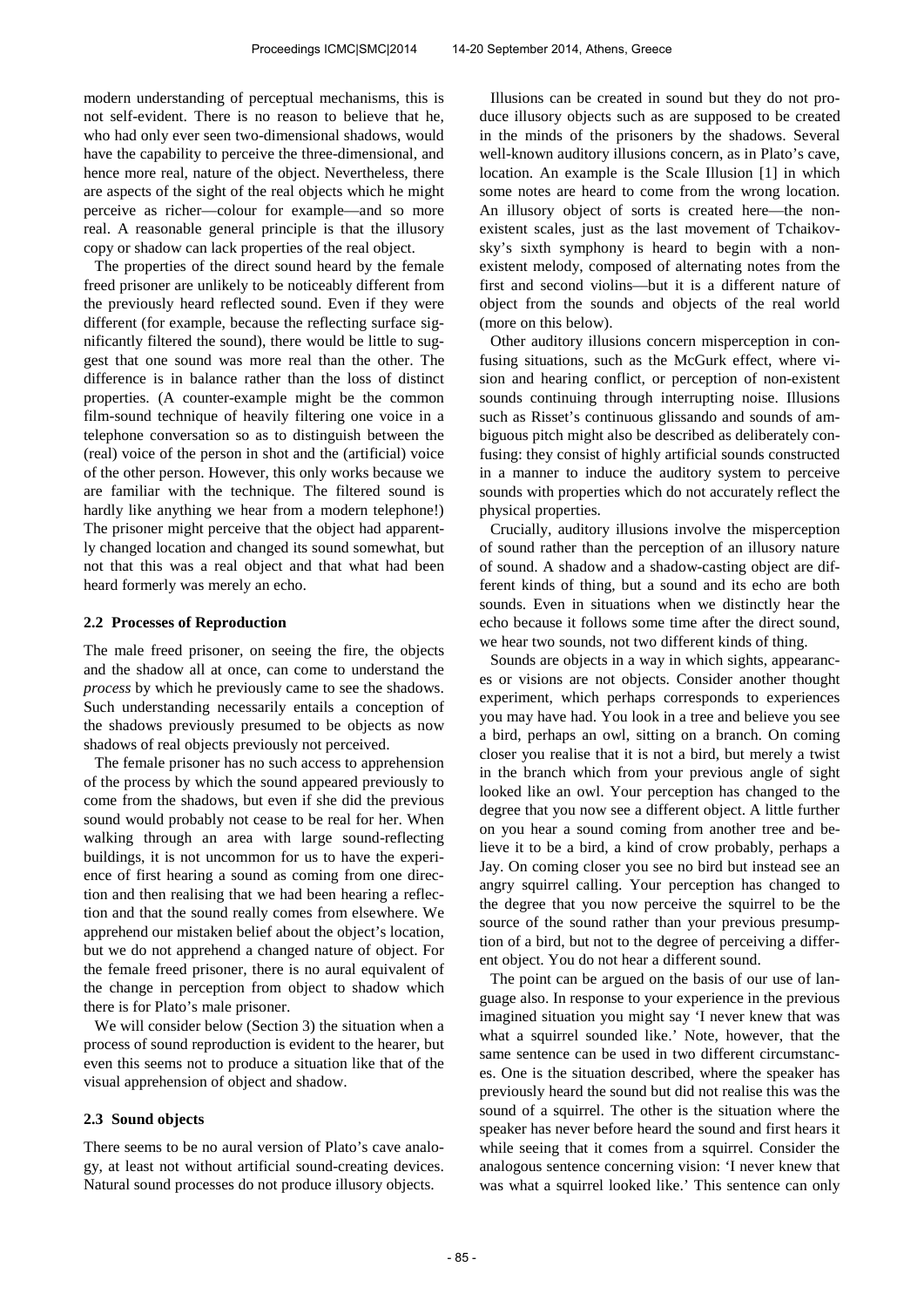be used in the second kind of situation, where the speaker knows there is such a thing as a squirrel but has never before seen one. In the situation where there has been a previous misperception—perhaps the speaker has previously seen a squirrel but believed it to be a rat—the appropriate sentence would instead be 'I never knew that was a squirrel', i.e., indicating a change in perception of the object.

The phrase 'the sound of a squirrel' has a different import to the analogous 'the sight of a squirrel' or 'the appearance of a squirrel'. The first indicates something much more object-like. While Schaefferian 'reduced listening' might more strongly induce the perception of sound object (*objet sonore*) [2], it does not seem to me a necessity. Brian Kane overstates the case when he says 'A sound object is only possible when a sound no longer functions for-another as a *medium*' [3, p.18]. If this were the case, the bird/squirrel case above would yield different perceptions according to whether or not the 'other' was bird or squirrel and we would have no recognition of hearing the same sound in both situations. (One might contend that there are two modes of hearing involved in this hypothetical example, one in which sound functions as medium and one not, but this approaches rendering the definition of *objet sonore* tautological: sounds are *objets sonores* when they are heard as *objets sonores*.)

# **3. REAL AND ARTIFICIAL SOUND**

He could not have known it, but Plato's cave has become a reality called cinema. The members of the audience are there willingly (but perhaps they are prisoners nonetheless in other senses!) and have not spent their whole lives in the cinema, but the similarity is otherwise striking: in a large dark space people view shadows on a wall (now called a screen). In place of the fire is the controlled 'fire' of a light bulb and, crucially for our purposes, the 'shadows' are not thrown by real objects but by a tiny artifice, which once was celluloid film but now in digital cinemas is usually an array of microscopic mirrors.

### **3.1 Reproduced Sound**

Can we create an aural version of Plato's analogy in the modern era of sound reproduction technology? Suppose an unseen and not directly heard person speaks into a microphone and the sound of the voice is transmitted through loudspeakers embedded in the wall of the cave in front of the prisoners. This time also allow the female freed prisoner to see the person speaking into the microphone as well as hearing the voice directly. In contrast to the previous thought experiment, she is now likely to apprehend something of the process of sound reproduction and to understand that what had been heard formerly was, in some sense at least, artificial. Plato envisages the prisoners speaking among themselves to give words to the objects they see in the shadows. In this they would come to recognise the distinction between the speech

among themselves and the speech from the loudspeakers in the cave wall.

It remains the case, though, that she will not necessarily perceive the previously heard sound as unreal. Schaeffer considers the example of hearing a recording of a galloping horse [2, p.268]. On being replayed, it is still the sound of a galloping horse, even though no horse is present. Indeed, as before, the perception of objects for the prisoners is only incorrect to the degree that the location of the speaker is misperceived. They are correct to perceive a person speaking, but only incorrect in perceiving that person as being in the cave wall rather than hidden behind them.

### **3.2 Artificial Sound**

Now suppose that there is not a person speaking into a microphone, but a voice synthesiser transmits through the loudspeakers. In this case the freed prisoner will apprehend that what was previously perceived *was* illusory: there is no person speaking. The situation with respect to sound is now analogous to Plato's example with respect to sight. What was previously perceived to be real comes to be understood to be unreal.

Voice synthesisers can be very accurate, though, and the sound produced might be barely distinguishable from the sound of real speech. The arguments above about the object-nature of sound still apply. As sound object, the previous perception is still real. As index of someone speaking, it is unreal.

# **3.3 Music**

Most music heard now is reproduced or artificial, and often a combination of the two. We regularly hear sounds and balances of sounds which could not be made without the use of electronic processing. I suspect that for many, now even in developing countries, it is rare to hear music which does not come from a loudspeaker or headphones. Just as for Plato's prisoners there would be a clear distinction between their own voices and the sounds from the wall, for us there is a clear distinction between everyday sounds and music: music comes from loudspeakers; everyday sound does not.

We know that Plato thought music potentially corrupting (*Republic*, book III). Would he perhaps have thought our modern electronically reproduced music most corrupting, enticing the public to remain in the cave, tickling their ears with artificial sound?

# **4. CONCEPTS AND FORMS**

As mentioned above, Plato envisages the prisoners in the cave being able to talk to each other. He also implies that their own shadows might fall on the wall. Let us expand this again in the aural domain and allow that the prisoners are able both to communicate among themselves and to influence the sound coming from the wall. Perhaps each of them has a laptop which connects with the speakers in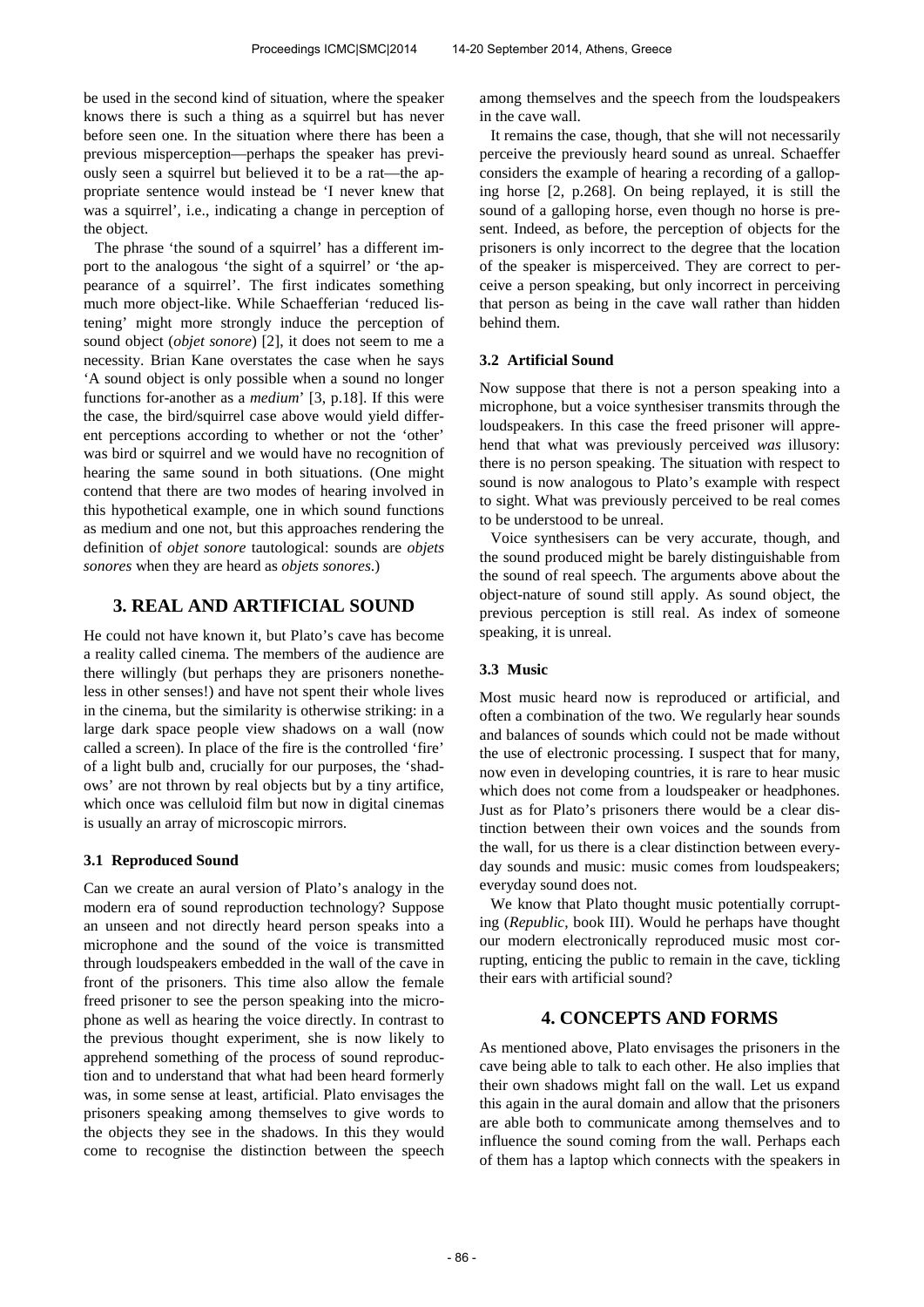the wall. (This now becomes rather like ICMC, which often takes place in cave-like rooms!)

The prisoners will come to recognise commonalities in the sounds they hear. They will come to learn to control the sounds they produce. They will develop a means of communicating with each other about the sounds. In each of these they are forming and using concepts about sound. These concepts approach much more to quasi-Platonic 'forms'—something which has an un-worldly existence, abstract and atemporal—than do the sound objects discussed previously. (Schaeffer's *objets sonores* also approach this, but only when he starts to define sounds by their abstract properties rather than by the product of reduced listening.)

### **4.1 Ontologies of Music**

The ontology of music has been a common topic for philosophers, among whom Goodman [4], Levinson [5] and Goehr [6] are prominent. Briefly, Goodman gives an 'extensional' definition a piece of music to be the set of sound structures which conform to a particular specification of properties. Levinson gives a more 'intensional' definition as a set sound structures indicated by a particular person at a particular time. Goehr finds both problematic and argues that the concept of a musical work is historically determined, and did not come into being until about 1800.

Goehr's historical argument is compelling, and important. All of us now have always lived in a world with electronically reproduced sound—at the very least with radio, telephones and record players if not always with all the modern paraphernalia of ubiquitous digital audio. Perhaps this has influenced our conception of the objectivity of sound, and my previous arguments about the sound of squirrels might apply only to our modern age in which sound can be stored, manipulated and copied. The age before these technologies existed must have been sonically very different, but it is now unrecoverable.

My concern here with ontology differs somewhat from that of Goodman, Levinson and Goehr not only in that my historical perspective is entirely contemporary, but also in that I am concerned not just with 'musical works' but more generally with 'musical objects', which might be complete works or parts of works, or other musical components.

### **4.2 Extension and Intension**

The notions of extension and intension are useful. The extension of a musical object is that set of things in the real world which are instances of the object (including perhaps possible and future realisations besides all actual realizations). So a note with pitch A4 is any musical sound which has fundamental frequency of 440Hz and, importantly, various other notes which are out of tune or differently but nevertheless legitimately tuned. The set of objects might be disputed or fuzzy, and might be contingent on other contextual factors.

The intension of a musical object is purely conceptual, though it may be shared. A note with pitch A4 in this conception is, roughly speaking, in our heads. We may recognise it in a sound, and we may render it in sound, but it may also be processed purely as a concept and communicated through other channels such as music notation. The definition of the intension is not by its physical properties but by the place it holds in our cognitive system of concepts.

Although this doubtless ignores important philosophical subtleties, one can equate intensions with Platonic forms (the objects casting shadows) and extensions with the shadows cast. Closer to modern sound cultures, one can equate intensions with the concepts and terms used by those who create, perceive and communicate about music, and the extensions with the sounds produced. In our last development of Plato's analogy at the beginning of this section, the intensions are indicated by the terms the prisoners use to communicate with each other, the manner in which they control the sounds, and the product of their recognition of commonalities in the sounds.

These are not new ideas, but I reiterate them because I want to make two claims:

- (1) Both extensions and intensions need to be kept in mind; and
- (2) Intensions (musical 'forms', 'concepts', etc.) are rarely fixed but instead can be fluid, contingent or disputable.

### **4.3 Keep Extension and Intension in Mind**

Music theory has until quite recently generally concerned itself almost entirely with intensions, and Plato is partly to blame for this. A common and long-lasting thread of Western scholarship regards proper learning as discovering the hidden, which means being concerned with things which are not immediately sensed. Furthermore, apart from devices such as the monochord (used also by the ancient Greeks), until recently there has been little technology to allow the investigation of musical sound. Finally, music theory has been mainly concerned with the education of musicians and has defined itself by distinction from performance, which is concerned with musical sound. The result is that music theory is painfully ungrounded and, at the very least, risks making claims which do not conform to the realities of musical sound. (For discussion of an example, the concept of the 'gapfill' melodic pattern, see [7].)

Recall that in our last analogy, intensions were considered to arise in the minds of the prisoners through recognition, control and communication. Perhaps not all of these necessarily lead to concept-formation. We can learn to control a bicycle without any conception of the mechanics involved. Could you explain to somebody else how to turn a corner on a bicycle without falling off? (If you say 'turn the handlebars in the direction you want to go', you are wrong. In fact you need to apply pressure in the *opposite* direction.) We can recognise faces but not be able to describe the features of a person which would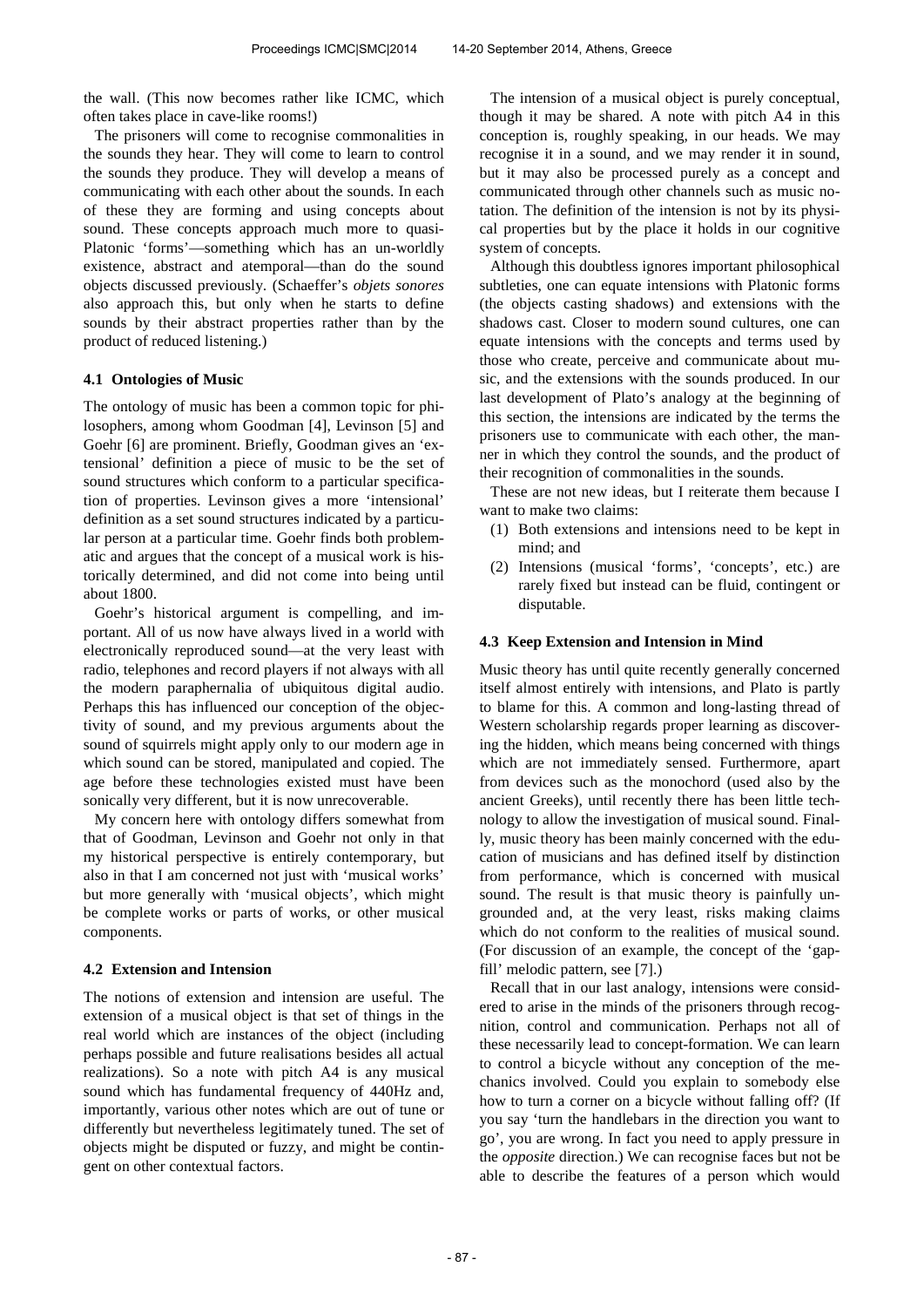allow somebody else to pick them out. It is perhaps only for communication that concept-formation is essential.

So it is possible for musical processes, including music software, to operate entirely with extensions. I contend, however, that they are more adaptable, and hence more useful, if they also deal with intensions. For example, much research in Music Information Retrieval has concerned classifiers of some sort, software which determines from an audio file what class of sound or music it contains. This is commonly done by means of a machinelearning system which uses a set of training examples; in other words, the classes to be recognised are specified by (part of) their extension alone. The result is systems which can often be quite good at the classification for which they are designed, but which are otherwise useless. If a slightly different classification is required (e.g., because a new class has been introduced) the software must relearn. The system cannot be used as a basis for the design of software to perform a related task (e.g., to transform a piece of music so that it becomes a member of a different class). I do not claim that such software based on extensions only is always useless, but I suspect that usefulness is greatest when such software (a) learns continually, and (b) is embedded into real-world activities.

### **4.4 Musical 'Forms' are Rarely Fixed**

The classic examples of Platonic forms are geometrical shapes such as the circle. These things can be given precise definition in abstract terms ('the set of points on a plane which are equidistant from a central point'). There are some musical concepts which can similarly be given precise abstract definitions (e.g., Fortean pitch class sets), but this is not true for many. One of the most important concepts in Western music is 'key', but it is difficult to define. Important factors are the use of a particular set of pitches, use of particular pitches in particular roles (e.g., tonic), and use of particular configurations of pitches (e.g., harmonic progressions), but no single combination of these by itself appears to give a solid definition of key. (For fuller discussion, see [8].)

Musical culture varies from time to time and place to place, through a complex interaction of intension and extension. The interaction is seen even in a single musician with an instrument (or computer): the musician manipulates the instrument, sound comes out, the musician hears it, and her musical ideas change. This is the excitement of music. If we focus only on sound or only on ideas, or if we believe that the ideas are fixed, we lose the excitement.

# **5. MUSIC COMPUTING**

A significant research interest of mine has been the analysis of music by computer. Analysis can be seen as a process of going from extension to intension. We start with the sound of a piece (or its score, which is an extension from this perspective, though an intension from the perspective of the performer who aims to play the piece) and we aim to discover the forms or structures which enable us to explain the piece, or to relate it to other pieces, or to make a new piece which is similar in some respects but different in others, or to communicate about the piece to others. For some time I have been interested in Schenkerian Analysis by computer [9, 10], which explicitly aims to uncover a multi-layered musical structure underlying the notes of the piece. The outcome of this is software which is capable of finding structures in short extracts of pieces, but without great confidence that these are the right structures. The guidance from Schenker's written theory leads to multiple possible structures, without any guidance of how to choose among those many structures. It has yet to be established whether or not it is possible to learn from Schenker's examples of analysis how one should choose. The evidence from decades of students being taught Schenkerian Analysis in universities across the world is that it is possible to learn, but these students have access to far more information than just Schenker's examples.

This is an example of the lack of fixity (in the sense of lack of definition rather than changeableness) in musical forms noted above. A complex concept (Schenkerian structure) has emerged from a complex body of interaction between ideas and sounds. It lacks precise definition, but nevertheless appears to have sufficient solidity to be transmissible across time and space. Perhaps it is Schenker's writings and examples alone which provide this solidity, but I suspect not. After all, the writings and practices of other music theorists have not led to such solidity. The musical 'forms' which persist do not appear to be a random muddle. I suspect they persist because of their *usefulness*, and I consider it to be a prime desideratum for future good research in music computing to be able to define usefulness in such a way that it can be used as a criterion in judging the 'correctness' of analyses, of concepts formed in the course of software development, and in machine-learning systems.

### **5.1 A Useful 'Form': Tonal Profiles**

I mentioned above that 'key' is a problematic concept, which means it is problematic for software which aims to determine the key of a passage of music. There still does not exist software which is guaranteed to assign the correct key to every passage of music, where 'correct' is defined as the key a majority of musical experts would assign to that passage. However, there does exist software which is often right and, more importantly, it often uses an idea which is not exactly the same as 'key' (if it were the software would always be right) but is a *useful* alternative.

Research by Shepard and Krumhansl on perception of pitch similarity [11] has led, through a number of conceptual developments, to the idea of 'tonal profile' meaning a vector of twelve values which indicate the 'fittingness' or even simple frequency of occurrence of the twelve pitch classes in a particular profile (see [12]). There is a typical profile for major keys, and another for minor